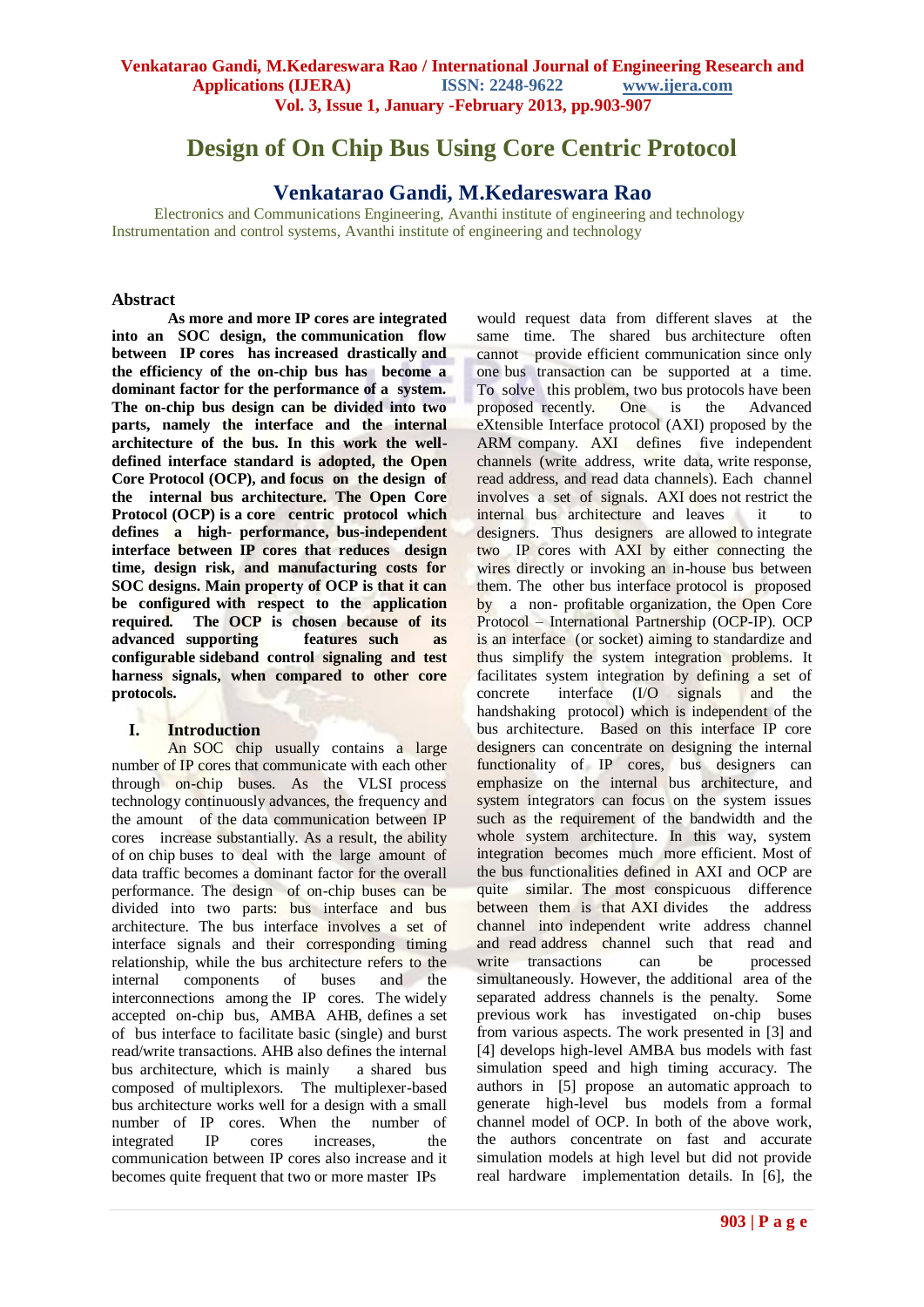authors implement the AXI interface on shared bus architecture. Even though it costs less in area, the benefit of AXI in the communication efficiency may be limited by the shared-bus architecture. In this paper we propose a high-performance on-chip bus design with OCP as the bus interface. We choose OCP because it is open to the public and OCP-IP has provided some free tools to verify this protocol. Nevertheless, most bus design techniques developed in this paper can also be applied to the AXI bus. Our proposed bus architecture features crossbar/partial-crossbar based interconnect and realizes most transactions defined in OCP, including 1) single transactions,

2) burst transactions, 3) lock transactions, 4) pipelined transactions, and 5) out-of-order transactions. In addition, the proposed bus is flexible such that one can adjust the bus architecture according to the system requirement. One key issue of advanced buses is how to manipulate the order of transactions such that requests from masters and responses from slaves can be carried out in best efficiency without violating any ordering constraint. In this work we have developed a key bus component called the scheduler to handle the ordering issues of out-oforder transactions. We will show that the proposed crossbar/partial-crossbar bus architecture together with the scheduler can significantly enhance the communication efficiency of a complex SOC. Another notable feature of this work is that we employ both transaction level modeling (TLM) and register transfer level (RTL) modeling to design the bus. We start from the TLM for the consideration of design flexibility and fast simulation speed. We then refine the TLM design into synthesizable and cycleaccurate RTL codes which can be synthesized into gate level hardware to facilitate accurate timing and functional simulation. The proposed bus has been employed in a multimedia SOC design and the results show that not only our TLM model has better simulation efficiency comparing to a bus obtained through a commercial ESL tool, but also our RTL on-chip bus design performs much more efficient than the multiplexer-based buses or those without out-of-order feature in real SOC design. The remainder of this paper is organized as follows. The various advanced functionalities of on-chip buses are described in Section 2. Section 3 details the hardware architecture of the proposed bus. Section 4 gives the experimental results which show the efficiency on both simulation speed and data communication.

#### **B. On-Chip Bus Functionalities**

We first describe the various bus functionalities including

1) Burst, 2) lock, 3) pipelined, and 4) out-of- order transactions.

#### **1. Burst transactions**

The burst transactions allow the grouping of multiple transactions that have a certain address relationship, and can be classified into multi-request burst and single-request burst according to how many times the addresses are issued. FIGURE 1 shows the two types of burst read transactions. The multi-request burst as defined in AHB is illustrated in FIGURE 1(a) where the address information must be issued for each command of a burst transaction (e.g., A11, A12, A13 and A14). This may cause some unnecessary overhead. In the more advanced bus architecture, the single-request burst transaction is supported. As shown in FIGURE

1(b), which is the burst type defined in AXI, the address information is issued only once for each burst transaction. In our proposed bus design we support both burst transactions such that IP cores with various burst types can use the proposed on-chip bus without changing their original burst behavior. FIGURE 1. Burst transactions



A

## **II. Lock transactions**

Lock is a protection mechanism for masters that have low bus priorities. Without this mechanism the read/write transactions of masters with lower priority would be interrupted whenever a higher-priority master issues a request. Lock transactions prevent an arbiter from performing arbitration and assure that the low priority masters can complete its granted transaction without being interrupted. Pipelined transactions (outstanding transactions)Figure 2(a) and 2(b) show the difference between non pipelined and pipelined (also called outstanding in AXI) read transactions. In FIGURE  $2(a)$ , for a non-pipelined transaction a read data must be returned after its corresponding address is issued plus a period of latency. For example, D21 is sent right after A21 is issued plus t. For a pipelined transaction as shown in FIGURE 2(b), this hard link is not required. Thus A21 can be issued right after A11 is issued without waiting for there turn of data requested by A11 (i.e., D11-D14).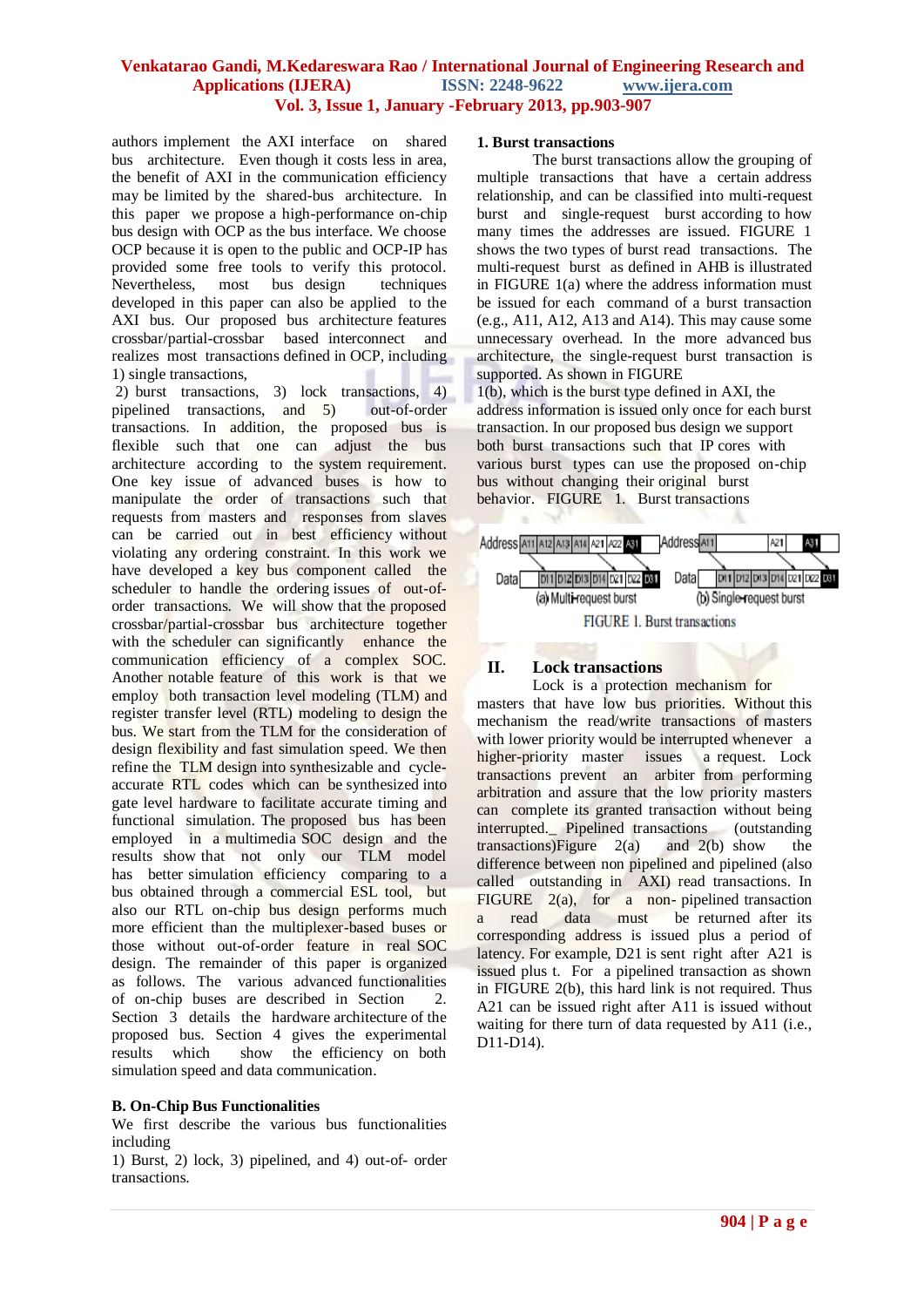

#### **III. Out-of-order transactions**

The out-of-order transactions allow the return order of responses to be different from the order of their requests. These transactions can significantly improve the communication efficiency of an SOC system containing IP cores with various access latencies as illustrated in FIGURE 3. In FIGURE 3(a) which does not allow out-of-order transactions, the corresponding responses of A21 and A31 must be returned after the response of A11. With the support of out-of-order transactions as shown in FIGURE 3(b), the response with shorter access latency (D21, D22 and D31) can be returned before those with longer latency (D11-D14) and thus the transactions can be completed in much less cycles.



#### **C. Hardware Design of the On-Chip Bus**

The architecture of the proposed on-chip bus is illustrated in FIGURE 3, where we show an example with two masters and two slaves. A crossbar architecture is employed such that more than one master can communicate with more than one slave simultaneously. If not all masters require the accessing paths to all slaves, partial crossbar architecture is also allowed. The main blocks of the proposed bus architecture are described next.

## **1. Arbiter**

In traditional shared bus architecture,

resource contention happens whenever more than one master requests the bus at the same time. For a crossbar or partial crossbar architecture, resource contention occurs when more than one master is to access the same slave simultaneously. In the proposed design each slave IP is associated with an arbiter that determines which master can access the slave.



FIGURE 4. Top view of the proposed bus architecture

## **2. Decoder**

Since more than one slave exists in the system, the decoder decodes the address and decides which slave return response to the target master. In addition, the proposed decoder also checks whether the transaction address is illegal or non existent and responses with an error message if necessary.

#### **3. Fsm-m & Fsm-s**

Depending on whether a transaction is a read or a write operation, the request and response processes are different. For a write transaction, the data to be written is sent out together with the address of the target slave, and the transaction is complete when the target slave accepts the data and acknowledges the reception of the data. For a read operation, the address of the target slave is first sent out and the target slave will issue an accept signal when it receives the message. The slave then generates the required data and sends it to the bus where the data will be properly directed to the master requesting the data. The read transaction finally completes when the master accepts the response and issues an acknowledge signal. In the proposed bus architecture, we employ two types of finite state machines, namely FSM-M and FSM-S to control the flow of each transaction. FSM-M acts as a master and generates the OCP signals of a master, while FSM-S acts as a slave and generates those of a slave. These finite state machines are designed in a way that burst, pipelined, and outor-order read/write transactions can all be properly controlled.

## **4. Scheduler**

Out-of-order transactions in either OCP or AXI allow the order of the returned responses to be different from the order of the requests. In the OCP protocol, each out-of order transaction is tagged with a Tag ID by a master. For those transactions with the same Tag ID, they must be returned in the same order as requested, but for those with different Tag ID, they can be returned in any order. In general, both in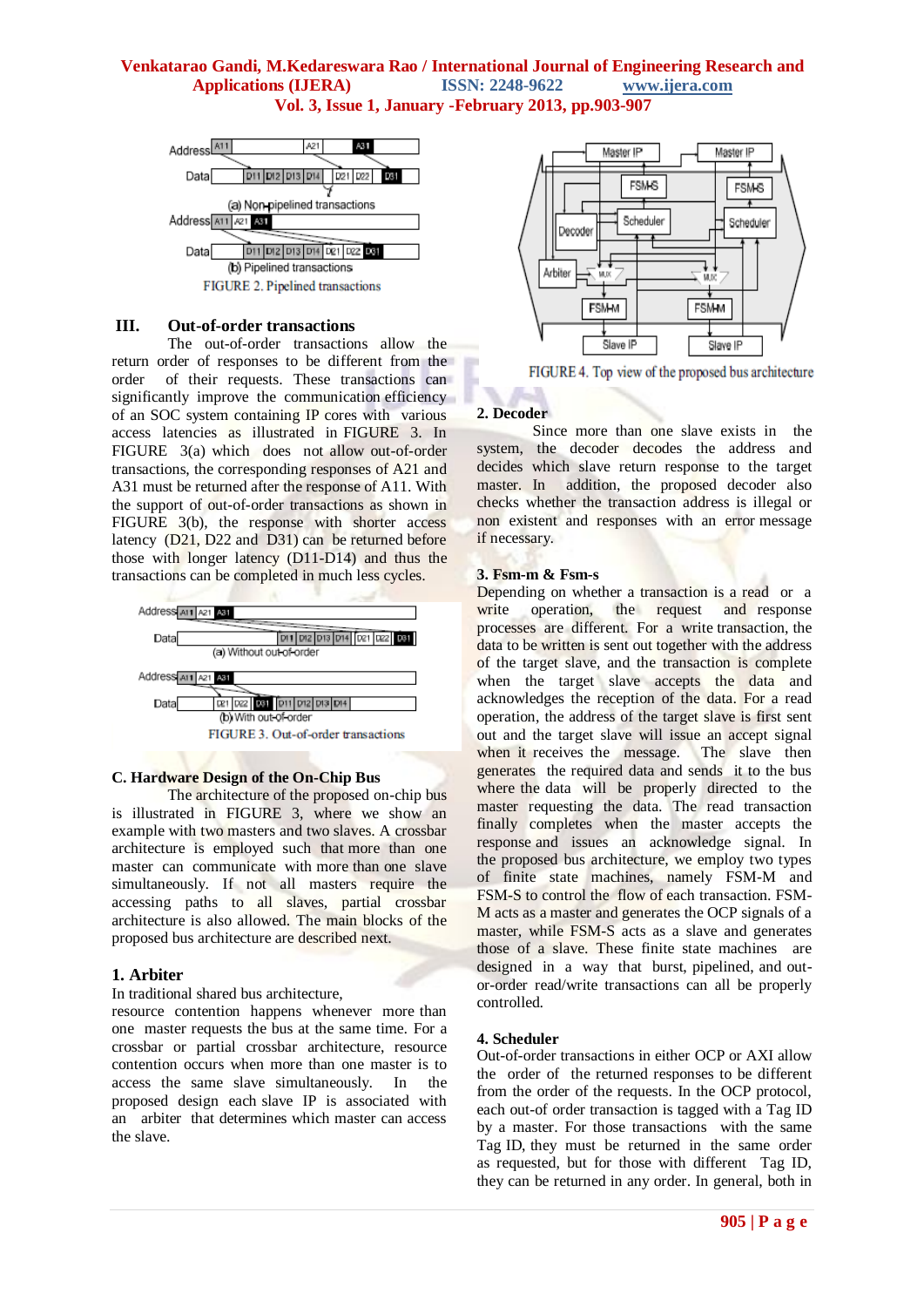order and out-of-order transactions are supported in an out-of order SOC system. Whether to favor in-order or out-of-order transactions is a design issue of the bus. It is stated that conventional bus scheduling algorithms tend to favor the in-order transactions, while the ordering mechanism proposed in favors out-of order transactions. In our proposed scheduler, we reserve the flexibility of being in-order response first or out-of-order response first, which means that system integrators are allowed to select either order based on the applications. The architecture of the proposed scheduler is shown in FIGURE 5.

A multiplexer, MUX1, is used to solve the problem of resource contention when more than one slave returns the responses to the same master. It selects the response from the slave that has the highest priority. The function of MUX2 will be described shortly. The recorder shown in the figure is used to keep track of the ID of the target slave and the Tag ID of every out-of-order transaction. Whenever a response arrives, the comparator determines whether the ordering restriction is violated or not by comparing the ID of the target slave and Tag ID. If no ordering restriction is violated, the response is sent forward to the priority setter. If the restriction is violated, the response is sent backward to one of the inputs of MUX2, which is always a preferred input over the input from MUX1.The responses sent forward are given a priority, which is different from the slave priority, according to the Tag ID and are stored in the priority queue. For the transactions without Tag ID, which are regarded as in-order transactions, the priority setter sets the priority to 0 or the largest value to reflect whether inorder first or out-of-order first policy is used. Finally, the responses stored in the priority queue are returned to the masters from the first priority to the last priority such that the objective of "transactions with the same Tag ID are returned inorder, and transactions with different Tag ID can be returned out-of-order" can be achieved. To further improve the efficiency of the scheduler, the response can be forwarded to the master directly without going through the priority queue when the priority queue is empty.



FIGURE 5. Block diagram of the scheduler

D. Simulation result for simple write and read The above developed FSM for the OCP Master and Slave which supports the simple write and read operation is designed using VHDL and is simulated. The designed OCP master and slave are integrated as a single design and is simulated waveform represents the complete transaction of simple write and read operation from master to slave and vice-versa which is shown in Figure 6



Figure 6. Waveform for OCP master and slave simple write and read

#### E. Simulation results for burst operation

The basic working of OCP master and salve is discussed based on their FSMs and in the design totally four OCP master and slave are present. OCP supports burst size of only 4, 8 and 16.

#### **1. Burst operation of size\_16**

The simulation result for the OCP master and slave of burst size 16 is shown in the Figure 7.

The size is given as "010" which represents the burst size 16 and hence four continuous write or read operation happens. Here the count is introduced in order to generate the address with respect the given initial address and the count increment. The operation remains the same as simple read and write but the only change is that after each operation, count will check for the burst size. When the count is not equal to the burst size given, the count will get incremented and the next address is get generated based on which